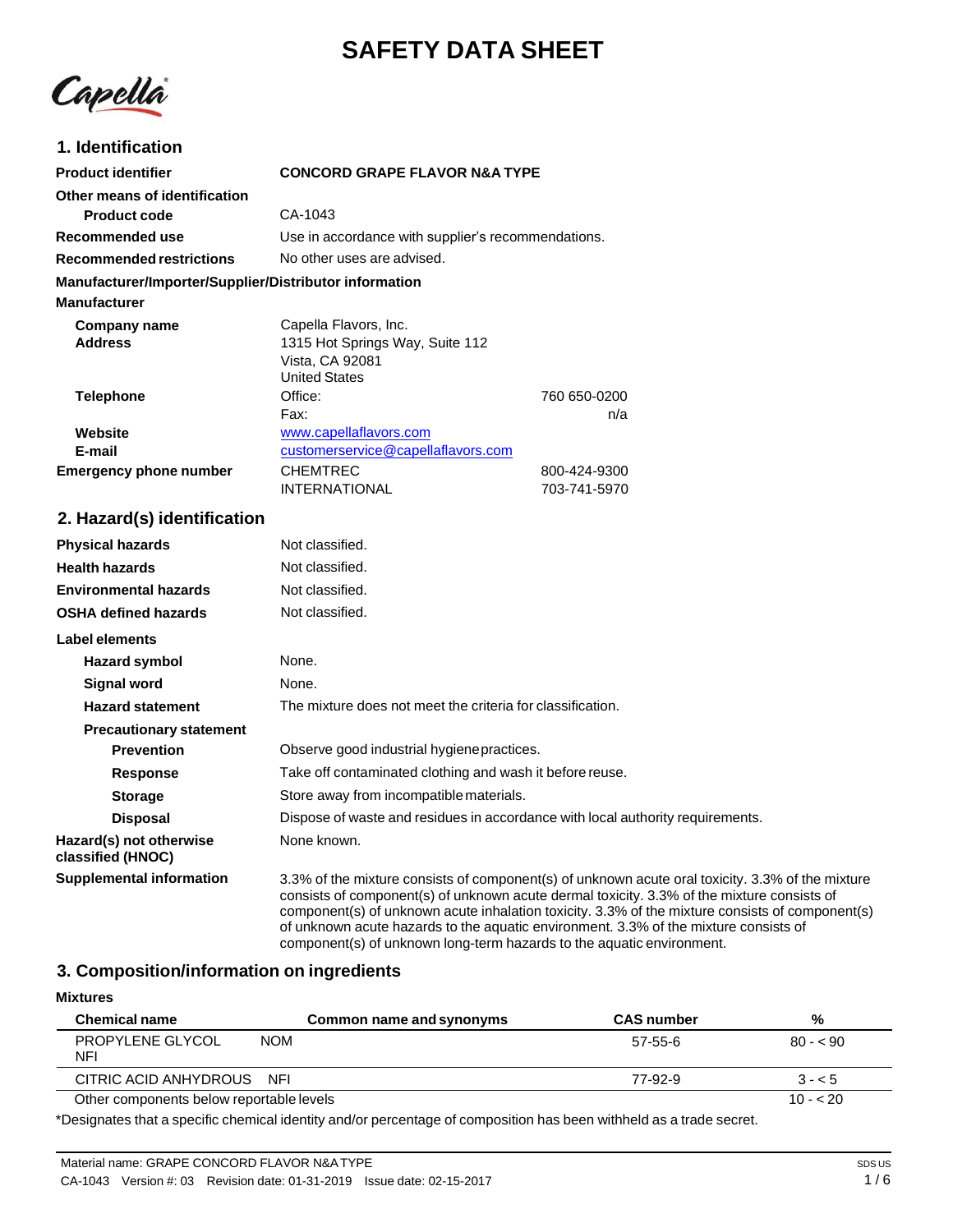# **4. First-aid measures**

| Inhalation<br><b>Skin contact</b>                                            | Move to fresh air. Call a physician if symptoms develop or persist.<br>Wash off with soap and water. Get medical attention if irritation develops and persists. |
|------------------------------------------------------------------------------|-----------------------------------------------------------------------------------------------------------------------------------------------------------------|
| Eye contact                                                                  | Rinse with water. Get medical attention if irritation develops and persists.                                                                                    |
| Ingestion                                                                    | Rinse mouth. Get medical attention if symptoms occur.<br>Direct contact with eyes may cause temporary irritation.                                               |
| <b>Most important</b><br>symptoms/effects, acute and<br>delayed              |                                                                                                                                                                 |
| Indication of immediate<br>medical attention and special<br>treatment needed | Treat symptomatically.                                                                                                                                          |
| <b>General information</b>                                                   | Ensure that medical personnel are aware of the material(s) involved, and take precautions to<br>protect themselves.                                             |

# **5. Fire-fighting measures**

| Suitable extinguishing media                                     | Alcohol resistant foam. Powder. Carbon dioxide (CO2).                                         |
|------------------------------------------------------------------|-----------------------------------------------------------------------------------------------|
| Unsuitable extinguishing<br>media                                | Do not use water jet as an extinguisher, as this will spread the fire.                        |
| Specific hazards arising from<br>the chemical                    | During fire, gases hazardous to health may be formed.                                         |
| Special protective equipment<br>and precautions for firefighters | Self-contained breathing apparatus and full protective clothing must be worn in case of fire. |
| <b>Fire fighting</b><br>equipment/instructions                   | Move containers from fire area if you can do so without risk.                                 |
| <b>Specific methods</b>                                          | Use standard firefighting procedures and consider the hazards of other involved materials.    |
| <b>General fire hazards</b>                                      | No unusual fire or explosion hazards noted.                                                   |

# **6. Accidental release measures**

| Personal precautions,<br>protective equipment and<br>emergency procedures | Keep unnecessary personnel away. For personal protection, see section 8 of the SDS.                                                                                                                                                               |
|---------------------------------------------------------------------------|---------------------------------------------------------------------------------------------------------------------------------------------------------------------------------------------------------------------------------------------------|
| Methods and materials for<br>containment and cleaning up                  | Use water spray to reduce vapors or divert vapor cloud drift.                                                                                                                                                                                     |
|                                                                           | Large Spills: Stop the flow of material, if this is without risk. Dike the spilled material, where this is<br>possible. Absorb in vermiculite, dry sand or earth and place into containers. Following product<br>recovery, flush area with water. |
|                                                                           | Small Spills: Wipe up with absorbent material (e.g. cloth, fleece). Clean surface thoroughly to<br>remove residual contamination.                                                                                                                 |
|                                                                           | Never return spills to original containers for re-use. For waste disposal, see section 13 of the SDS.                                                                                                                                             |
| <b>Environmental precautions</b>                                          | Avoid discharge into drains, water courses or onto the ground.                                                                                                                                                                                    |
| 7. Handling and storage                                                   |                                                                                                                                                                                                                                                   |
| <b>Precautions for safe handling</b>                                      | Avoid prolonged exposure. Observe good industrial hygiene practices.                                                                                                                                                                              |
| Conditions for safe storage,                                              | Store in tightly closed container. Store away from incompatible materials (see Section 10 of the                                                                                                                                                  |

**including any incompatibilities** SDS).

# **8. Exposure controls/personal protection**

#### **Occupational exposure limits**

The following constituents are the only constituents of the product which have a PEL, TLV or other recommended exposure limit. At this time, the other constituents have no known exposure limits.

| US. Workplace Environmental Exposure Level (WEEL) Guides |      |                     |          |
|----------------------------------------------------------|------|---------------------|----------|
| <b>Components</b>                                        | Tvpe | Value               | Form     |
| PROPYLENE GLYCOL<br>NOM NFI (CAS 57-55-6)                | TWA  | $10 \text{ ma/m}$ 3 | Aerosol. |
|                                                          |      |                     |          |

#### **Biological limit values**

No biological exposure limits noted for the ingredient(s).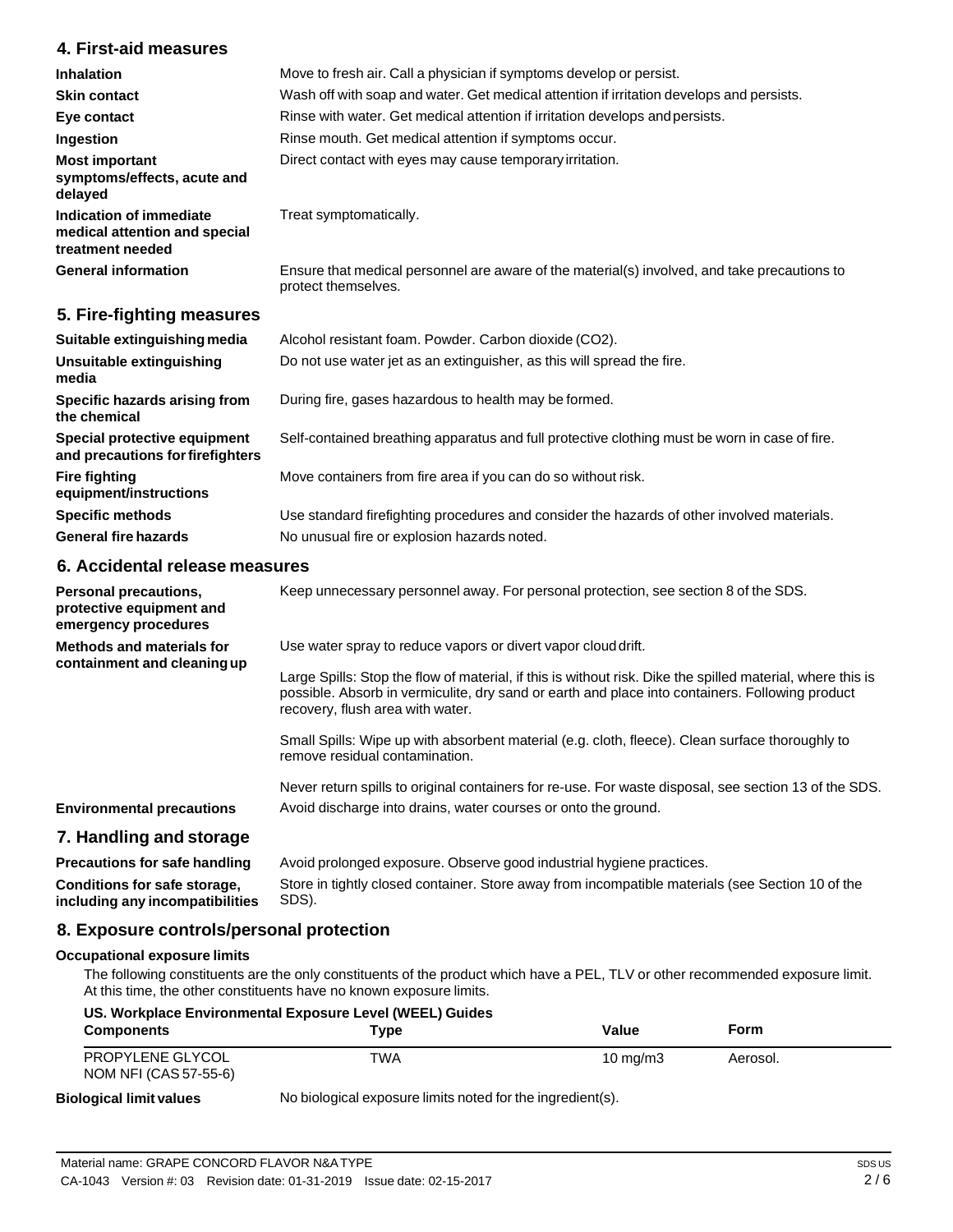| Appropriate engineering<br>controls      | Good general ventilation should be used. Ventilation rates should be matched to conditions. If<br>applicable, use process enclosures, local exhaust ventilation, or other engineering controls to<br>maintain airborne levels below recommended exposure limits. If exposure limits have not been<br>established, maintain airborne levels to an acceptable level. |
|------------------------------------------|--------------------------------------------------------------------------------------------------------------------------------------------------------------------------------------------------------------------------------------------------------------------------------------------------------------------------------------------------------------------|
|                                          | Individual protection measures, such as personal protective equipment                                                                                                                                                                                                                                                                                              |
| <b>Eye/face protection</b>               | Wear safety glasses with side shields (or goggles).                                                                                                                                                                                                                                                                                                                |
| <b>Skin protection</b>                   |                                                                                                                                                                                                                                                                                                                                                                    |
| <b>Hand protection</b>                   | Wear appropriate chemical resistant gloves.                                                                                                                                                                                                                                                                                                                        |
| Other                                    | Wear suitable protective clothing.                                                                                                                                                                                                                                                                                                                                 |
| <b>Respiratory protection</b>            | In case of insufficient ventilation, wear suitable respiratory equipment.                                                                                                                                                                                                                                                                                          |
| <b>Thermal hazards</b>                   | Wear appropriate thermal protective clothing, when necessary.                                                                                                                                                                                                                                                                                                      |
| <b>General hygiene</b><br>considerations | Always observe good personal hygiene measures, such as washing after handling the material<br>and before eating, drinking, and/or smoking. Routinely wash work clothing and protective<br>equipment to remove contaminants.                                                                                                                                        |

# **9. Physical and chemical properties**

| Appearance                                        |                                               |
|---------------------------------------------------|-----------------------------------------------|
| <b>Physical state</b>                             | Liquid.                                       |
| Form                                              | Liquid.                                       |
| Color                                             | Not available.                                |
| Odor                                              | Not available.                                |
| Odor threshold                                    | Not available.                                |
| pН                                                | Not available.                                |
| Melting point/freezing point                      | -74.2 $\degree$ F (-59 $\degree$ C) estimated |
| Initial boiling point and boiling<br>range        | 370.76 °F (188.2 °C) estimated                |
| <b>Flash point</b>                                | > 200.0 °F (> 93.3 °C) Closed Cup             |
| <b>Evaporation rate</b>                           | Not available.                                |
| <b>Flammability (solid, gas)</b>                  | Not applicable.                               |
| Upper/lower flammability or explosive limits      |                                               |
| <b>Flammability limit - lower</b><br>(%)          | Not available.                                |
| <b>Flammability limit - upper</b><br>$(\%)$       | Not available.                                |
| Explosive limit - lower (%)                       | Not available.                                |
| Explosive limit - upper (%)                       | Not available.                                |
| Vapor pressure                                    | 0.15 hPa estimated                            |
| <b>Vapor density</b>                              | Not available.                                |
| <b>Relative density</b>                           | Not available.                                |
| Solubility(ies)                                   |                                               |
| <b>Solubility (water)</b>                         | Not available.                                |
| <b>Partition coefficient</b><br>(n-octanol/water) | Not available.                                |
| <b>Auto-ignition temperature</b>                  | 700 °F (371.11 °C) estimated                  |
| <b>Decomposition temperature</b>                  | Not available.                                |
| <b>Viscosity</b>                                  | Not available.                                |
| <b>Other information</b>                          |                                               |
| <b>Explosive properties</b>                       | Not explosive.                                |
| <b>Flammability class</b>                         | Combustible IIIB estimated                    |
| <b>Oxidizing properties</b>                       | Not oxidizing.                                |
| <b>Refractive index</b>                           | 1.4146 - 1.4446                               |
| <b>Specific gravity</b>                           | $1.05 - 1.08$                                 |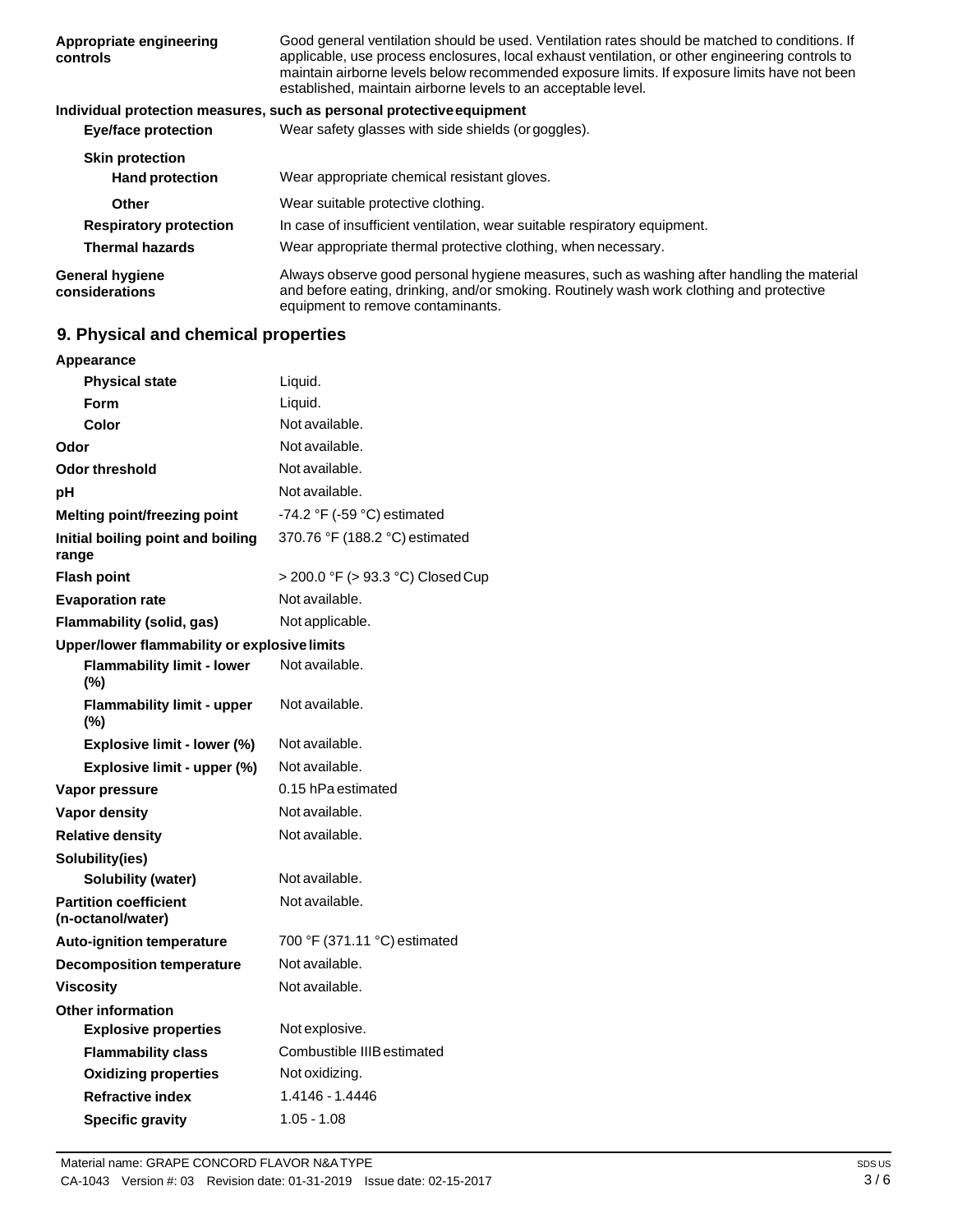# **10. Stability and reactivity**

| <b>Reactivity</b>                            | The product is stable and non-reactive under normal conditions of use, storage and transport.                                                                            |
|----------------------------------------------|--------------------------------------------------------------------------------------------------------------------------------------------------------------------------|
| <b>Chemical stability</b>                    | Material is stable under normal conditions.                                                                                                                              |
| <b>Possibility of hazardous</b><br>reactions | No dangerous reaction known under conditions of normaluse.                                                                                                               |
| <b>Conditions to avoid</b>                   | Keep away from heat, hot surfaces, sparks, open flames and other ignition sources. Avoid<br>temperatures exceeding the flash point. Contact with incompatible materials. |
| Incompatible materials                       | Strong oxidizing agents.                                                                                                                                                 |
| <b>Hazardous decomposition</b><br>products   | No hazardous decomposition products areknown.                                                                                                                            |

# **11. Toxicological information**

#### **Information on likely routes of exposure**

| <b>Inhalation</b>                                                                  | Prolonged inhalation may be harmful.                                                                                                                                                                  |
|------------------------------------------------------------------------------------|-------------------------------------------------------------------------------------------------------------------------------------------------------------------------------------------------------|
| <b>Skin contact</b>                                                                | No adverse effects due to skin contact are expected.                                                                                                                                                  |
| Eye contact                                                                        | Direct contact with eyes may cause temporary irritation.                                                                                                                                              |
| <b>Ingestion</b>                                                                   | Expected to be a low ingestion hazard.                                                                                                                                                                |
| Symptoms related to the<br>physical, chemical and<br>toxicological characteristics | Direct contact with eyes may cause temporary irritation.                                                                                                                                              |
| Information on toxicological effects                                               |                                                                                                                                                                                                       |
| <b>Acute toxicity</b>                                                              | Not known.                                                                                                                                                                                            |
| <b>Skin corrosion/irritation</b>                                                   | Prolonged skin contact may cause temporary irritation.                                                                                                                                                |
| Serious eye damage/eye<br>irritation                                               | Direct contact with eyes may cause temporary irritation.                                                                                                                                              |
| <b>Respiratory or skinsensitization</b>                                            |                                                                                                                                                                                                       |
| <b>Respiratory sensitization</b>                                                   | Not a respiratory sensitizer.                                                                                                                                                                         |
| <b>Skin sensitization</b>                                                          | This product is not expected to cause skin sensitization.                                                                                                                                             |
| Germ cell mutagenicity                                                             | No data available to indicate product or any components present at greater than 0.1% are<br>mutagenic or genotoxic.                                                                                   |
| <b>Carcinogenicity</b>                                                             | Not classifiable as to carcinogenicity to humans.                                                                                                                                                     |
| Not listed.<br>Not regulated.<br>Not listed.                                       | <b>IARC Monographs. Overall Evaluation of Carcinogenicity</b><br>OSHA Specifically Regulated Substances (29 CFR 1910.1001-1052)<br>US. National Toxicology Program (NTP) Report on Carcinogens        |
| <b>Reproductive toxicity</b>                                                       | This product is not expected to cause reproductive or developmental effects.                                                                                                                          |
| Specific target organ toxicity -<br>single exposure                                | Not classified.                                                                                                                                                                                       |
| <b>Specific target organ toxicity -</b><br>repeated exposure                       | Not classified.                                                                                                                                                                                       |
| <b>Aspiration hazard</b>                                                           | Not an aspiration hazard.                                                                                                                                                                             |
| <b>Chronic effects</b>                                                             | Prolonged inhalation may be harmful.                                                                                                                                                                  |
| 12. Ecological information                                                         |                                                                                                                                                                                                       |
| <b>Ecotoxicity</b>                                                                 | The product is not classified as environmentally hazardous. However, this does not exclude the<br>possibility that large or frequent spills can have a harmful or damaging effect on the environment. |
| Persistence and degradability                                                      | No data is available on the degradability of any ingredients in the mixture.                                                                                                                          |
| <b>Bioaccumulative potential</b>                                                   |                                                                                                                                                                                                       |
| Partition coefficient n-octanol / water (log Kow)<br><b>PROPYLENE GLYCOL</b>       | NOM NFI<br>-0.92                                                                                                                                                                                      |

**Mobility in soil** No data available.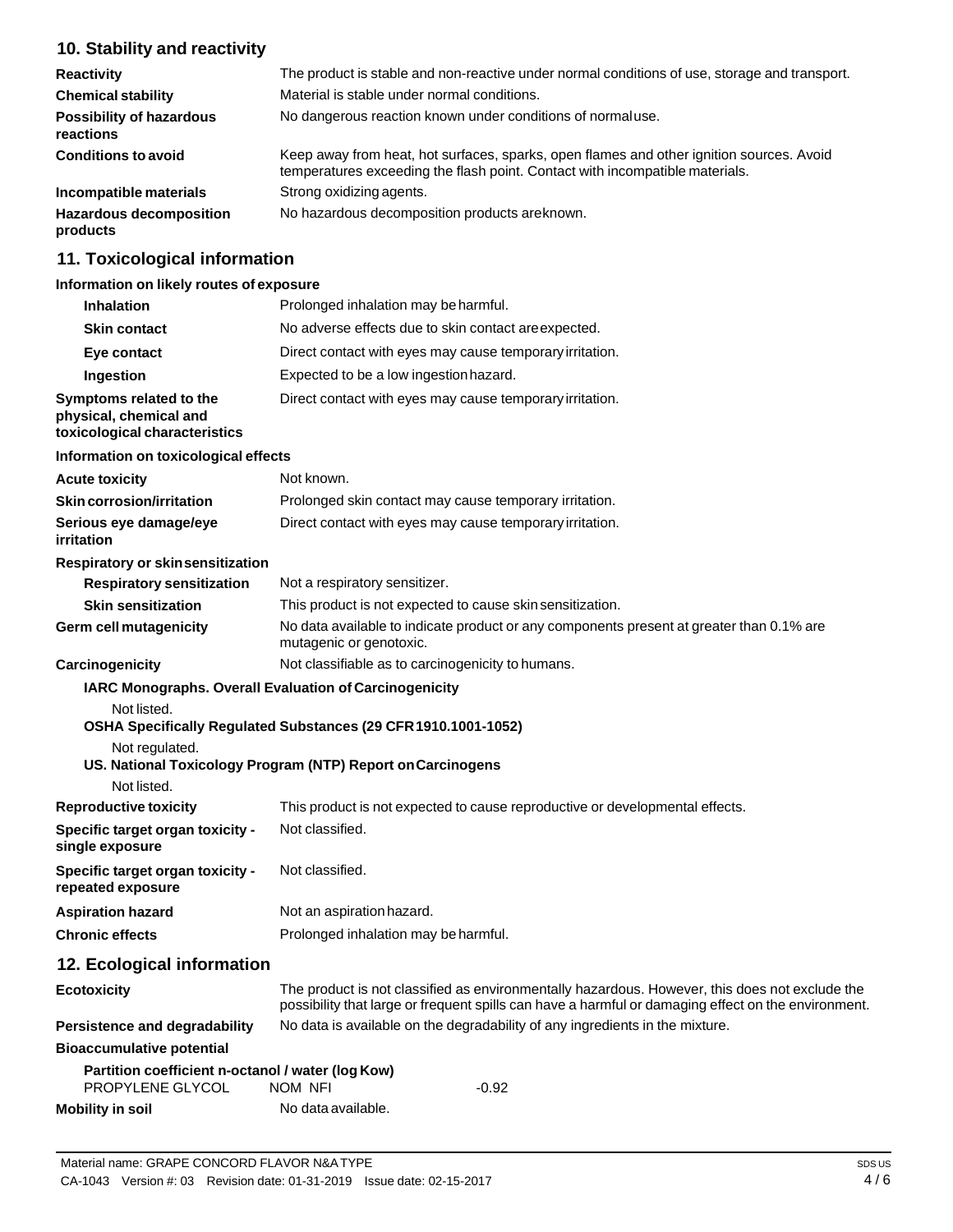**Other adverse effects** No other adverse environmental effects (e.g. ozone depletion, photochemical ozone creation potential, endocrine disruption, global warming potential) are expected from this component.

#### **13. Disposal considerations**

| <b>Disposal instructions</b>             | Collect and reclaim or dispose in sealed containers at licensed waste disposal site.                                                                                                                                   |
|------------------------------------------|------------------------------------------------------------------------------------------------------------------------------------------------------------------------------------------------------------------------|
| Local disposal regulations               | Dispose in accordance with all applicable regulations.                                                                                                                                                                 |
| Hazardous waste code                     | The waste code should be assigned in discussion between the user, the producer and the waste<br>disposal company.                                                                                                      |
| Waste from residues / unused<br>products | Dispose of in accordance with local regulations. Empty containers or liners may retain some<br>product residues. This material and its container must be disposed of in a safe manner (see:<br>Disposal instructions). |
| Contaminated packaging                   | Since emptied containers may retain product residue, follow label warnings even after container is<br>emptied. Empty containers should be taken to an approved waste handling site for recycling or<br>disposal.       |

#### **14. Transport information**

#### **DOT**

Not regulated as dangerous goods.

#### **IATA**

Not regulated as dangerous goods.

#### **IMDG**

Not regulated as dangerous goods.

#### **Transport in bulk according to Annex II of MARPOL 73/78 and** Not established.

**the IBC Code**

#### **15. Regulatory information**

**US** federal regulations

This product is not known to be a "Hazardous Chemical" as defined by the OSHA Hazard Communication Standard, 29 CFR 1910.1200.

#### **Toxic Substances Control Act (TSCA)**

**TSCA Section 12(b) Export Notification (40 CFR 707, Subpt.D)**

Not regulated.

#### **CERCLA Hazardous Substance List (40 CFR302.4)**

Not listed.

**SARA 304 Emergency release notification**

Not regulated.

#### **OSHA Specifically Regulated Substances (29 CFR1910.1001-1052)**

Not regulated.

#### **Superfund Amendments and Reauthorization Act of 1986(SARA)**

#### **SARA 302 Extremely hazardous substance**

Not listed.

**SARA 311/312 Hazardous chemical** No (Exempt)

# **SARA 313 (TRIreporting)**

Not regulated.

# **Other federal regulations**

### **Clean Air Act (CAA) Section 112 Hazardous Air Pollutants (HAPs)List**

Not regulated.

# **Clean Air Act (CAA) Section 112(r) Accidental Release Prevention (40 CFR 68.130)**

Not regulated.

**Safe Drinking Water Act (SDWA)** Not regulated.

# **US state regulations**

#### **California Proposition 65**

California Safe Drinking Water and Toxic Enforcement Act of 1986 (Proposition 65): Thismaterial is not known to contain any chemicals currently listed as carcinogens or reproductive toxins. For more information go to [www.P65Warnings.ca.gov.](http://www.p65warnings.ca.gov/)